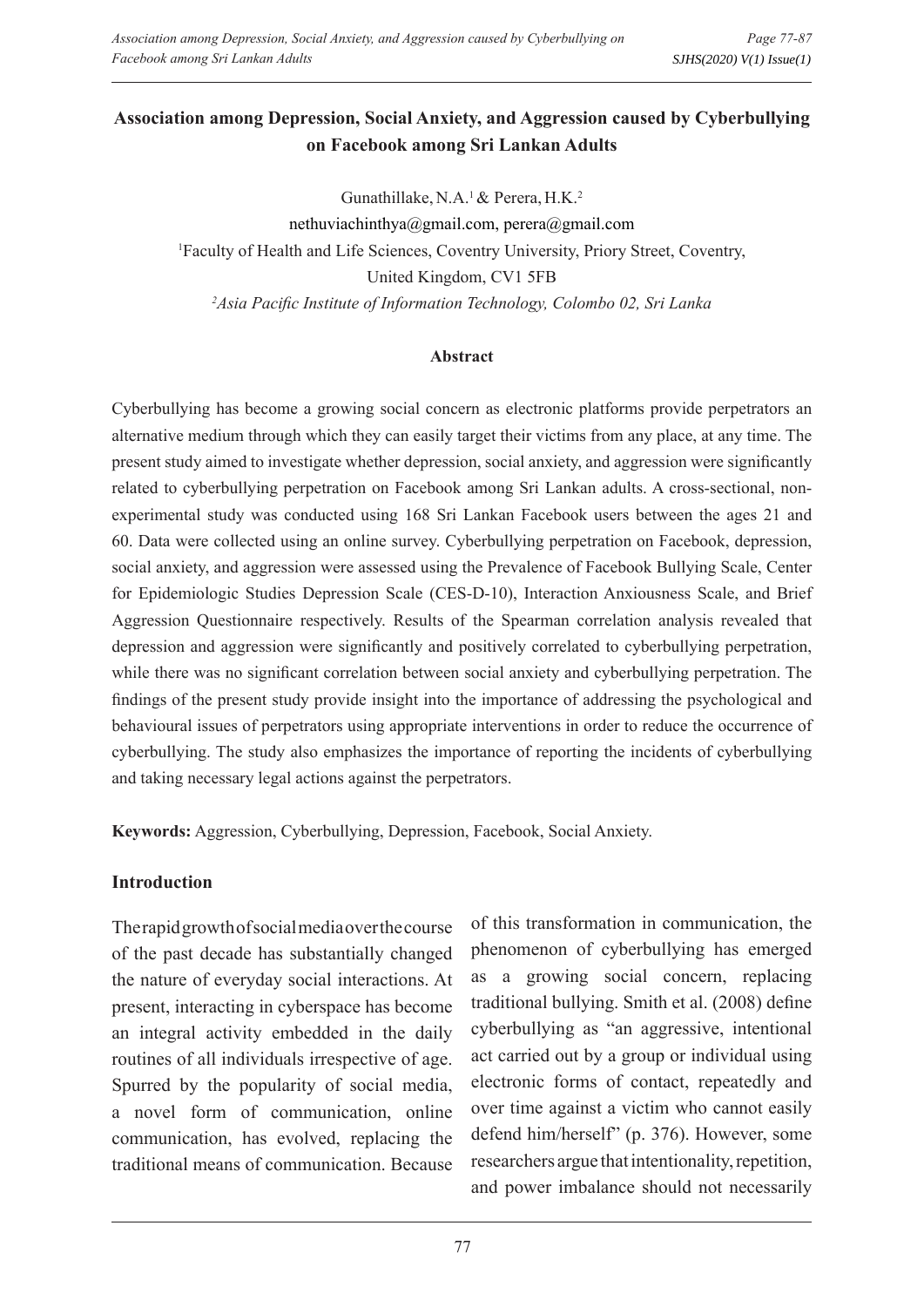be present in cyberbullying, unlike in face-toface bullying (Slonje et al., 2013). Hence, the above definition remains debatable to date.

## **Nature of cyberbullying**

Cyberbullying involves three key characteristics which distinguish it from faceto-face bullying. The first characteristic is anonymity, which allows perpetrators a certain degree of freedom from social restrictions and moral responsibilities (Calvete et al., 2010). The second characteristic is publicity or the wider audience. Cyberbullying can be witnessed by an unknown and a large audience on the internet beyond one's social circle. Thus, harmful material can reach large audiences at an incredible speed due to circulation (Meredith, 2010). Therefore, researchers believe that cyberbullying causes a more severe impact than face-to-face bullying (Slonje et al., 2013). The third characteristic is longevity, which refers to the capacity of the internet to store an unlimited amount of content for a long period of time. The longevity of digital content explains why cyberbullying does not necessarily have to be repetitive. Online content such as photos and video clips can be easily replicated and circulated, given the advancement of technology (Boyd & Ellison, 2007). Hence, the perpetrators do not have any control over the content once it is posted online.

Given the advancement of technologymediated communication, the rate of occurrence of cyberbullying is more frequent in the modern society compared to faceto-face bullying due to its anonymity, less accountability, and easy access given the wide availability of technological devices (Willard,

2007). The technology allows perpetrators to maintain contact with their victims throughout the day, from any place, unlike in face-to-face bullying (Patchin & Hinduja, 2006). Researchers argue that individuals who are not capable of engaging in face-to-face bullying due to their inferiority in stature or social competency are more likely to involve in cyberbullying (Schenk et al., 2013). According to Patchin and Hinduja (2006), the position of power in cyberbullying could simply stem from an individual's proficiency in utilizing and navigating the modern technology to harass another individual. Thus, unlike traditional bully perpetrators, cyberbully perpetrators could be inferior to the victim.

There is much debate in the literature about the types of cyberbullying. Nevertheless, denigration, flaming, exclusion, harassment, trickery, outing, cyberstalking, and impersonation are the commonly proposed types by researchers in the field (Willard, 2007). Regardless of the type, cyberbullying can be both direct and indirect (Riebel et al., 2009). The prevalence rates of cyberbullying among adolescents range from 20-40% (Aboujaoude et al., 2015). Generally, it is believed that reports of cyberbullying decrease during the transition from high school to college. However, research evidence reveals that similar rates of cyberbullying are observed among college students, while in some cases these rates can be even higher compared to school students (Gahagan et al., 2016). Moreover, research findings reveal that the rates of prevalence of workplace cyberbullying range from 14-20% (Snyman & Loh, 2015). Hence, it is evident that cyberbullying does not reflect a phase in childhood or adolescence,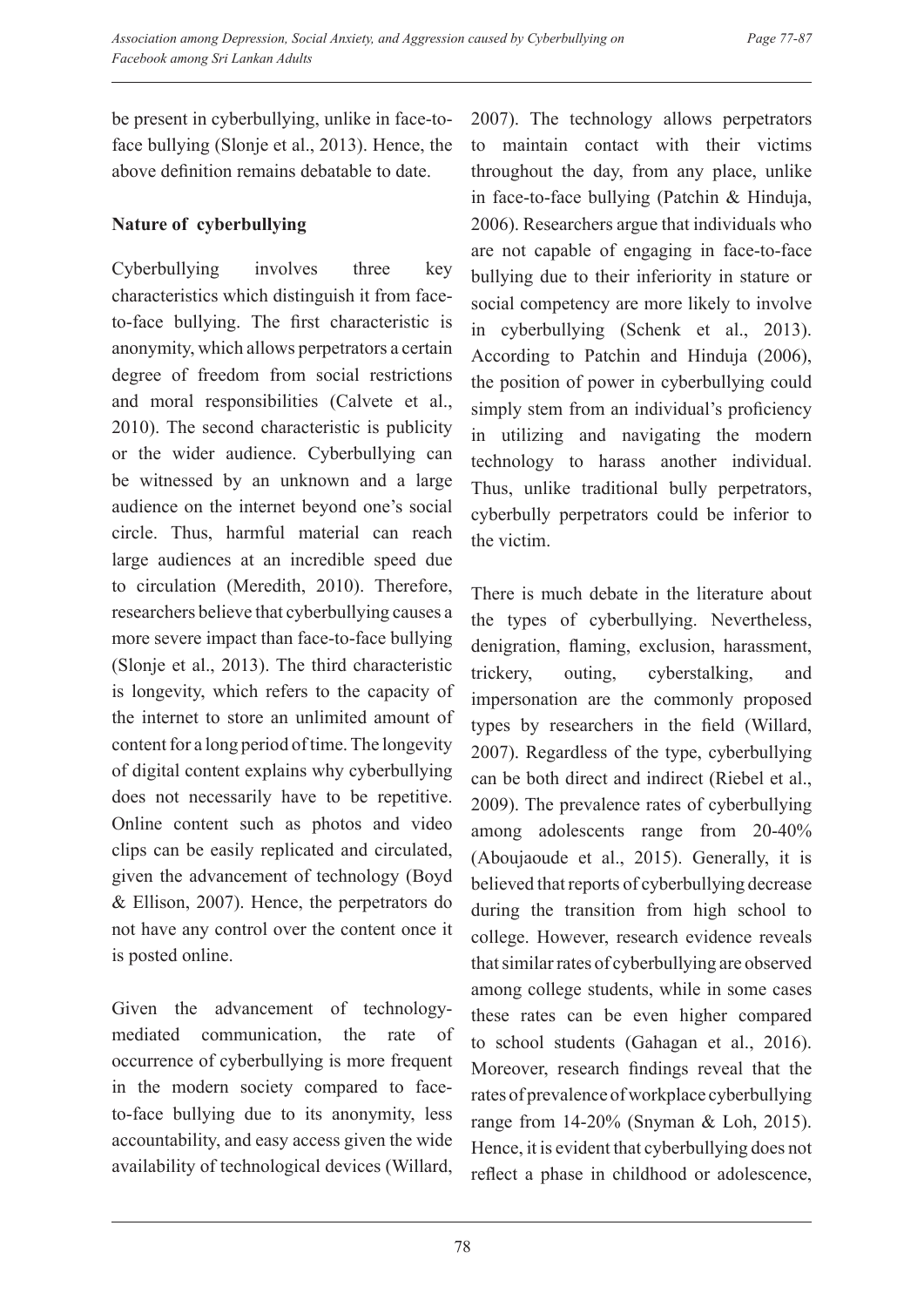but this ill-behaviour can be carried forward into adulthood. Thus, the perpetrators do not naturally grow out of this behaviour as they mature.

## **The present study**

Cyberbullying is no longer a novel concept, and this phenomenon has been subjected to rigorous scholarly investigation over the past decade. However, majority of the extant literature is on cyberbullying that occurs among adolescents, high school students, and university students (Kokkinos et al., 2016; Schenk et al., 2013). There is a distinct lack of research on cyberbullying that occurs in adulthood. Although cyberbullying that occurs among adults within the specific context of the workplace has been investigated previously (Kowalski et al., 2017; Vranjes et al., 2017), research into general cyberbullying (i.e. context-free) in adulthood is extremely limited.

According to the most recent statistical reports, Facebook is ranked as the number one most popular social network worldwide. It has reached 2797 million monthly active users and 1845 million daily active users by the fourth quarter of 2020 (Facebook Revenue and Usage Statistics, 2021). However, despite the worldwide efforts to investigate the phenomenon of cyberbullying, research on cyberbullying that occurs exclusively through Facebook is extremely limited.

Research on associations between personality characteristics and cyberbullying is abundant (Kokkinos et al., 2016). Also, there is a large body of literature to support that cyberbullying victimization leads to development of psychological issues such as depression and anxiety (Chu et al., 2018; Rosenthal et al., 2016). However, there is limited research on associations between psychological issues such as depression and anxiety, and behavioural issues such as aggression with cyberbullying perpetration. Nevertheless, these limited number of studies also have focused on school students and university students, not adults in general.

A survey conducted by the Sri Lanka Computer Emergency Readiness Team (2020) revealed that 14% of youth were victimized through cyber-crimes such as identity theft, 11% reported that their accounts were hacked and 9% stated that their photos were abused. Despite these worrying incidents, 71% of respondents admitted to taking no action against the perpetrators. Thus, it is a timely need to investigate the phenomenon of cyberbullying perpetration in the Sri Lankan context.The above justification points out the gap in the extant cyberbullying literature, and hence, provides the rationale for the present study. To bridge this gap, the present study aims to investigate whether depression, social anxiety, and aggression are significantly related to cyberbullying perpetration on Facebook among Sri Lankan adults. Thus, the present study seeks to answer the following questions.

*"Are depression, social anxiety, and aggression significantly related to cyberbullying perpetration on Facebook in adulthood?"*

According to the *Diagnostic and Statistical Manual of Mental Disorders - 5 (DSM-5)*, depression characterizes "the presence of sad, empty, or irritable mood, accompanied by somatic and cognitive changes that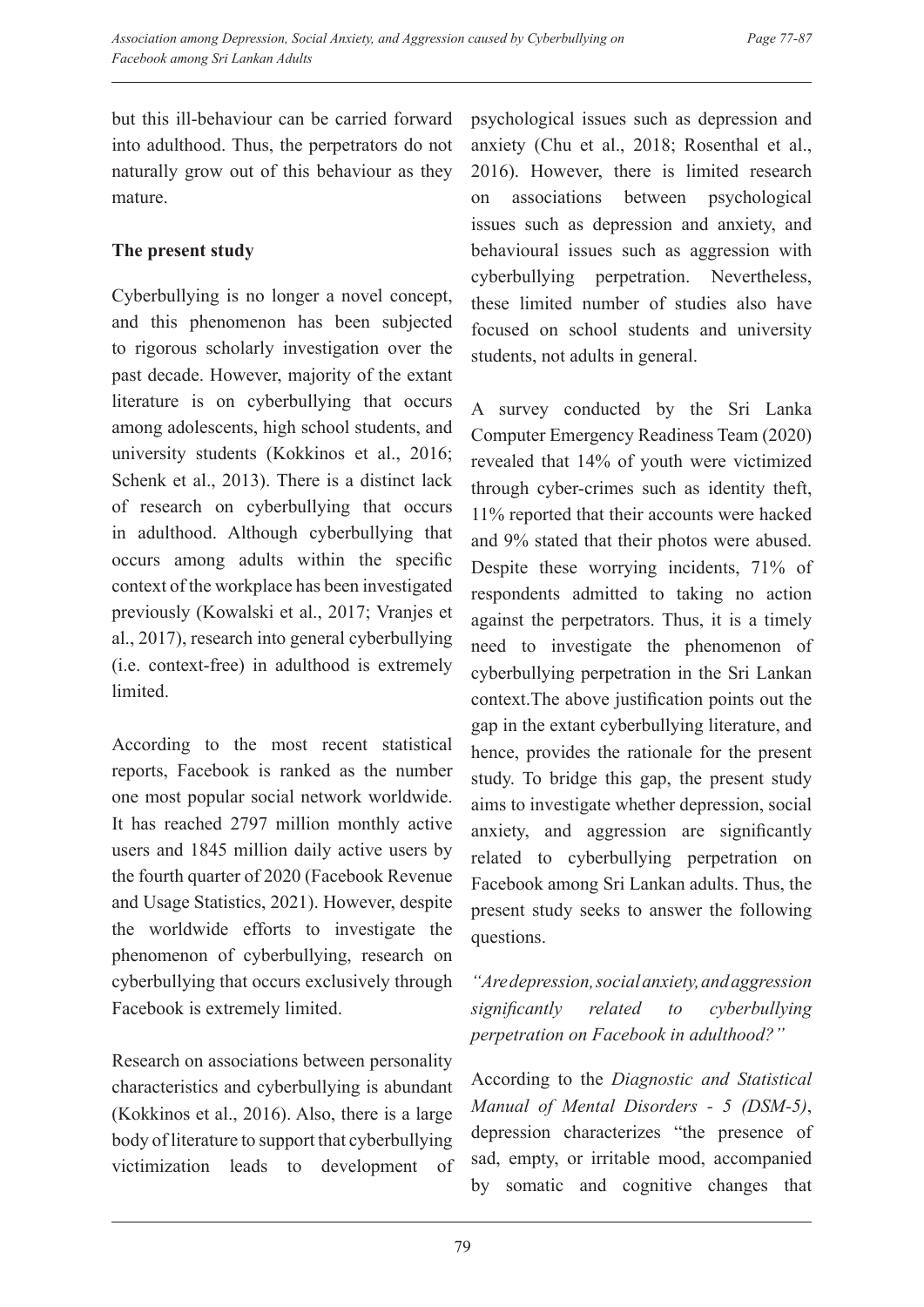significantly affect the individual's capacity to function" (American Psychiatric Association, 2013, p. 155). There is a large body of literature to support that depression is positively associated with cyberbullying (Kowalski et al., 2017; Schenk et al., 2013; & Selkie et al., 2015). Thus, it was hypothesized that depression would be positively related to cyberbullying perpetration (say,  $H_1$ ).

Schlenker & Leary (1982) define social anxiety as "anxiety resulting from the prospect or presence of personal evaluation in real or imagined social situations" (p. 642). The term social anxiety appears under a variety of labels, but generally it can be classified into two main types as interaction anxiety and audience anxiety (Buss, 1980). Previous studies have found positive associations between social anxiety and cyberbullying perpetration among adolescents (Coelho & Romão, 2018; Kokkinos et al., 2014). Kokkinos et al. (2014) argue that social anxiety motivates individuals to establish online relationships, due to the discomfort that they experience in real-life social interactions. Furthermore, Kim and Davis (2009) suggest that the feelings of insecurity that one might experience due to social rejection and exclusion may lead to engagement in cyberbullying. Based on the previous literature, the present study hypothesized that social anxiety would be positively related to cyberbullying perpetration (say,  $H_2$ ).

Aggression is "any behaviour intended to harm another person who does not want to be harmed" (Baumesiter & Bushman, 2008, p. 290). Cyberbullying itself is an aggressive behaviour (Smith et al. 2008). Ybarra and Mitchell (2004) claim that perpetrators of cyberbullying tend to have aggression issues.

According to Olweus (1994), reasons like the desire for power and domination, and rivalry explain why aggression underlies bullying perpetration. According to Salmivalli & Nieminen (2002) cyberbully perpetrators can be either proactive aggressors or reactive aggressors. Past studies have found significant positive associations between aggression and cyberbullying perpetration (Savage & Tokunaga, 2017; Schenk et al., 2013; Schultze-Krumbholz & Scheithauer, 2012). Thus, it was hypothesized that aggression would be positively related to cyberbullying perpetration (say,  $H_3$ ).

# **Materials and Methods Participants and procedure**

The study adopted a cross-sectional, nonexperimental, and a quantitative research design. The study sample consisted of 168 Sri Lankan adults between the ages 21-60  $(n = 168)$ , who were proficient in English and active Facebook users. Participants were recruited through convenience sampling. 88% of the respondents belonged to the age group 21-30 and 60% were females. The highest level of education received by the majority (40%) was an undergraduate degree, and the majority (45%) were full-time students. Data were collected using an online survey using a structured questionnaire. The web link for the survey questionnaire was shared via Facebook and Messenger. The study was conducted in accordance with the ethical guidelines of the British Psychological Society. The informed consent of the participants was obtained prior to the study. The participation in this study was entirely voluntary, and the anonymity and the confidentiality of the participants were assured throughout the study.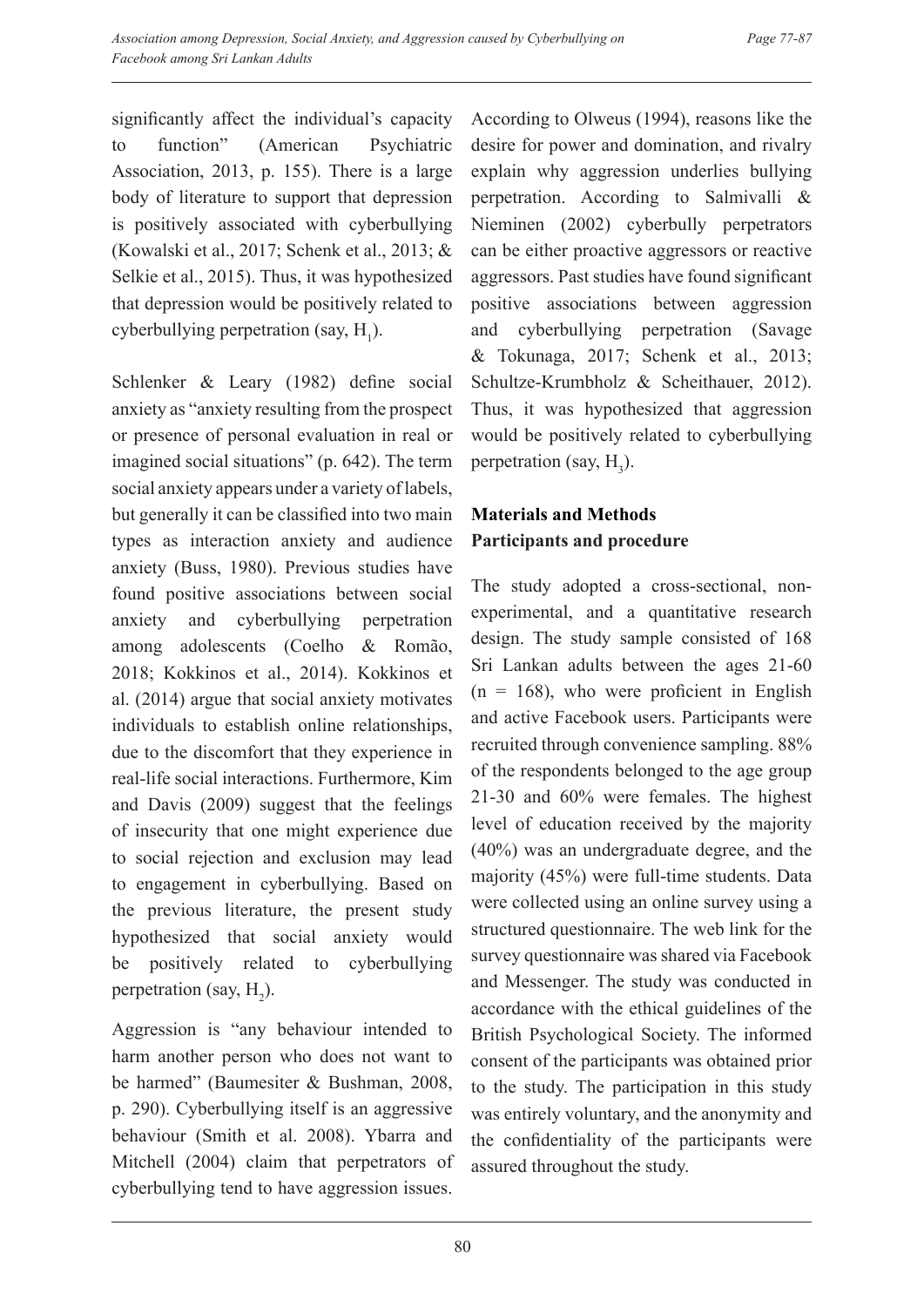## **Measures**

A demographic questionnaire was used to gather the age, gender, the highest level of education, and the current employment status of the respondents. Self-report scales were used to assess the variables, cyberbullying perpetration on Facebook, depression, social anxiety and aggression.

## **Prevalence of Facebook bullying scale**

Cyberbullying perpetration on Facebook was assessed using the 18-item Prevalence of Facebook Bullying Scale (Kwan & Skoric, 2013; Cronbach's  $\alpha$  = .86). Respondents had to indicate the number of times that they have engaged in specific cyberbullying behaviour during the past month, on a scale ranging from 0 to 5, where  $0 =$  "Never",  $1 =$  "Once",  $2 =$ "2-4 times",  $3 = 5 - 7$  times",  $4 = 8 - 10$  times" and  $5 =$  "More than 10 times". It consisted of items such as "I have sent nasty messages to someone on Facebook to upset the person" and "I have spread rumours about someone on Facebook to damage the person's reputation". The scores ranged from 0-90. The score for the variable was created by summing the scores on all scale items. A score equal to or above 45 indicated higher levels of cyberbullying.

# **Center for Epidemiologic studies depression scale (CES-D-10)**

Respondents' prevalence of depressive symptoms during the past week was assessed using the 10-item CES-D-10 (Andresen et al., 1994; Cronbach's  $\alpha$  = .86). This scale is a revised and short version of the original 20-item Center for Epidemiologic Studies Depression Scale (Radloff, 1977) and used for general population. Responses were given on a 4-point Likert-scale ranging from 0 to 3, where  $0 =$  "Rarely or none of the time" (less than 1 day),  $1 =$  "Some or a little of the time"  $(1-2 \text{ days})$ ,  $2 =$  "Occasionally or a moderate" amount of time"  $(3-4 \text{ days})$  and  $3 =$  "Most" or all of the time" (5-7 days). Sample items include "I was bothered by things that usually don't bother me" and "I had trouble keeping my mind on what I was doing". The scores ranged from 0 to 30. According to the scoring of the CES-D-10, any score equal to, or above 10 is considered as depressed. The score for the variable was created by summing the scores on all scale items.

## **Interaction anxiousness scale (IAS)**

Social anxiety was assessed using the 15 item IAS (Leary, 1983; Cronbach's  $\alpha$  = .89). It consisted of items such as "I often feel nervous even in casual get-togethers" and "I am usually at ease when speaking to a member of the opposite sex". Responses were given on a 5-point Likert-scale, where  $1 =$ "Not at all characteristic of me",  $2 =$  "Slightly" characteristic of me",  $3 =$  "Moderately characteristic of me",  $4 =$  "Very characteristic of me" and  $5 =$  "Extremely characteristic of me". The scores ranged from 15 to 75. The score for the variable was created by summing the scores on all scale items. A score  $\geq$  45 was considered as higher levels of social anxiety.

## **Data analysis**

The statistical analysis of data was performed using IBM SPSS Statistics 20 software. Preliminary analyses were conducted initially to screen for missing data, outliers, and normality. Missing data were replaced with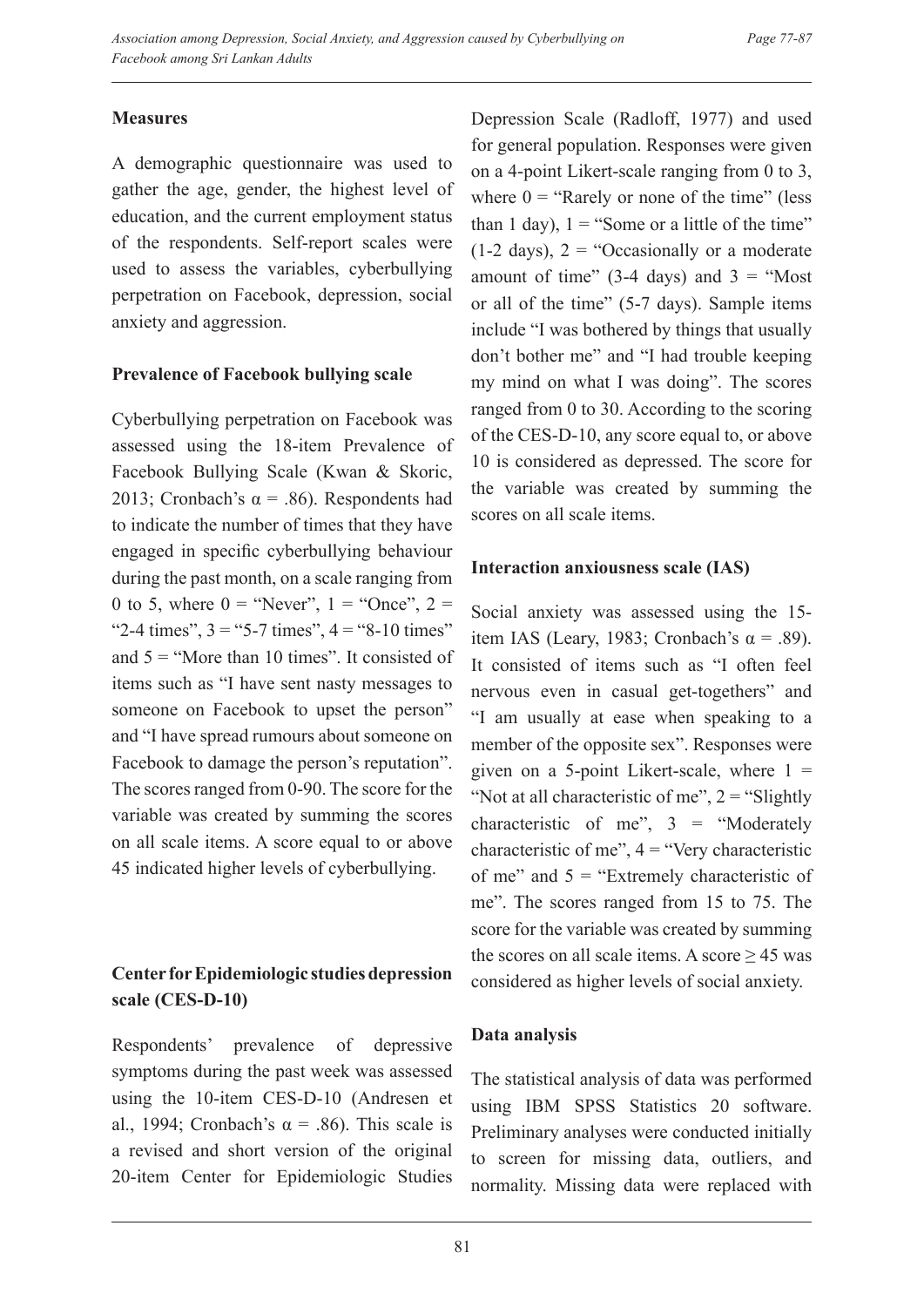the mean score for that scale item across the sample. Multivariate outliers were detected using the Mahalanobis distance statistic with 93.17 being the cut-off score. After one round of screening, 17 multivariate outliers were detected. However, a final decision was made to retain theses outliers as they provided an accurate representation of data. Descriptive statistics and the correlation matrix among the four variables were obtained.

#### **Results and Discussion Results**

As indicated in Table 1, the engagement in cyberbullying perpetration in the study sample was extremely low  $(4.61)$ . Only  $0.6\%$ indicated higher levels of cyberbullying. Majority of the respondents were not depressed as the mean score (7.69) was below 10. Only 28% scored high for depression. Majority of the respondents scored less for social anxiety and the corresponding mean was 39.18. Only 23% indicated higher levels of social anxiety. Majority of the sample scored low for aggression and the corresponding mean was 34.10.

#### **Table 1.**

#### *Descriptive statistics of the variables*

| Variable       | Mean SD       |      |          | Min Max |
|----------------|---------------|------|----------|---------|
| Cyberbullying  | 4.61 6.27     |      | $\Omega$ | 59      |
| Depression     | 7.69          | 4.81 | $\Omega$ | 27      |
| Social Anxiety | 39.18 8.69 19 |      |          | 65      |
| Aggression     | 34.10 7.87 12 |      |          | 57      |
|                |               |      |          |         |

The mean score for cyberbullying was significantly higher  $(p < .05)$  in males (6.54)

than in females (3.34). No significant difference was found for mean depression as well mean aggression between gender. However, mean social anxiety for females was significantly higher than that for males  $(t = -2.47, p < .05)$ .

The Cronbach's  $\alpha$  for cyberbullying (0.83), depression (0.74), social anxiety (0.81), and aggression (0.76) are higher than the minimum recommended value of 0.70. The correlation matrix among the four variables is shown in the Table 2.

#### **Table 2.**

## **The correlation coefficients among the four variables**

|                   | Cyberbullying Depression |         | Social<br>anxiety |
|-------------------|--------------------------|---------|-------------------|
| Depression        | $0.30*$                  |         |                   |
| Social<br>anxiety | 0.06                     | $0.24*$ |                   |
| Aggression        | $0.29*$                  | $0.30*$ | 0.14              |

\* *Significant at least 5% level* 

As shown in the Table 2, there is a significant positive correlation between depression and cyberbullying perpetration ( $r = .30$ ,  $p < .05$ ), as well as aggression and cyberbullying perpetration ( $r = .29$ ,  $p < .05$ ). There is no significant correlation between social anxiety and cyberbullying perpetration.

#### **Discussion**

The primary aim of the present study was to investigate whether depression, social anxiety, and aggression were significantly related to cyberbullying perpetration on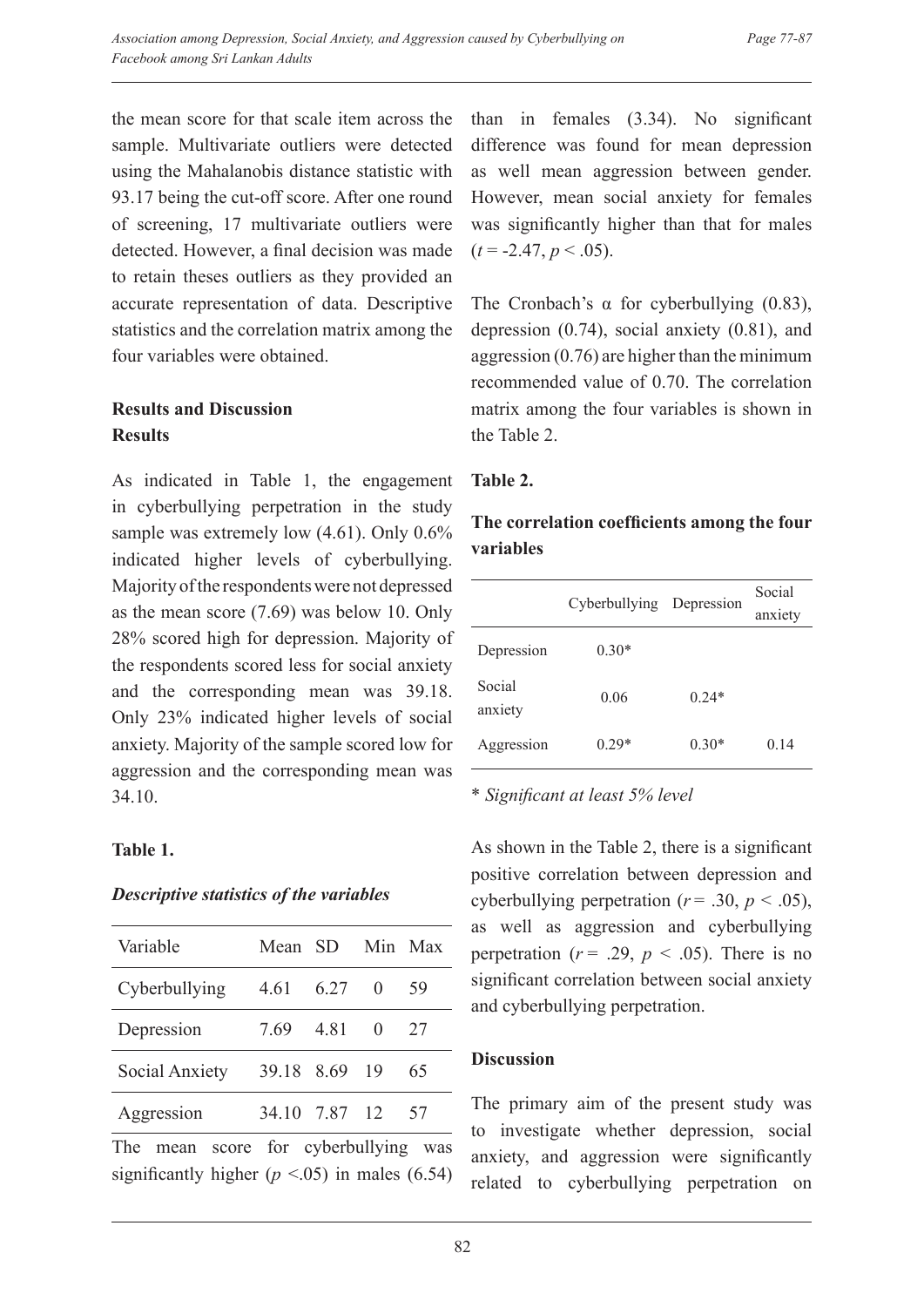Facebook among Sri Lankan adults. However, in contrary to the researchers' expectations, the engagement in cyberbullying perpetration in the study sample was extremely low. A possible reason for this could be the effect of demographic variables, which could have acted as confounding variables in the study.

H1 predicted that depression would be positively related to cyberbullying perpetration. As expected, the findings revealed that there was a significant positive correlation between depression and cyberbullying perpetration, supporting H1. This finding is consistent with the past research findings (Kowalski et al., 2017; Schenk et al., 2013; Selkie et al., 2015). However, the mean score for depression in the sample was below the cut off score.

H2 predicted that social anxiety would be positively related to cyberbullying perpetration. The results indicated a weak positive correlation between social anxiety and cyberbullying perpetration; however, this correlation was not significant. Therefore, in contrary to the researchers' expectations, H2 was not supported. This finding is contradictory to the research findings of Kokkinos et al. (2014) and Coelho & Romão (2018), where the samples were adolescents. A possible logical explanation for these contradictory findings may be that unlike in adolescence, in adulthood there are other significant predictors of cyberbullying perpetration than social anxiety. For an example, the need to belong and the fear of social rejection are intense during adolescence, and as individuals mature, they are less concerned about such needs. Thus, engaging in online harassment as a means of overcoming feelings of insecurity may not be common during adulthood. However, further research is required to confirm this, as this is only a logical explanation in the researchers' point of view, and not a theoretical explanation.

H3 predicted that aggression would be positively related to cyberbullying perpetration. As predicted, there was a significant positive correlation between aggression and cyberbullying. Therefore, H3 was supported. This result is coherent with the research findings of Savage and Tokunaga (2017), Schenk et al. (2013), and Schultze-Krumbholz & Scheithauer (2012).

A major strength of the present study is that reliability coefficients of all the scales used in the study were greater than .70. The most notable limitation of this study is collecting data exclusively online, as the researcher had no control over who could respond to the survey. Also, the findings lack population validity as the study sample was not representative of the general adult population as data were collected through convenience sampling using a small sample size, and the survey was conducted only in English. Finally, the multivariate outliers would have had a significant effect on the findings of the study.

# **Conclusions, Recommendations, and Suggestions**

Findings of the present study reveal that depression and aggression are significantly related to cyberbullying perpetration in adulthood. In the light of these findings, it is crucial to address these underlying psychological and behavioural issues of cyberbullying perpetrators with appropriate assessment and treatment to minimize the occurrence of this behaviour in future.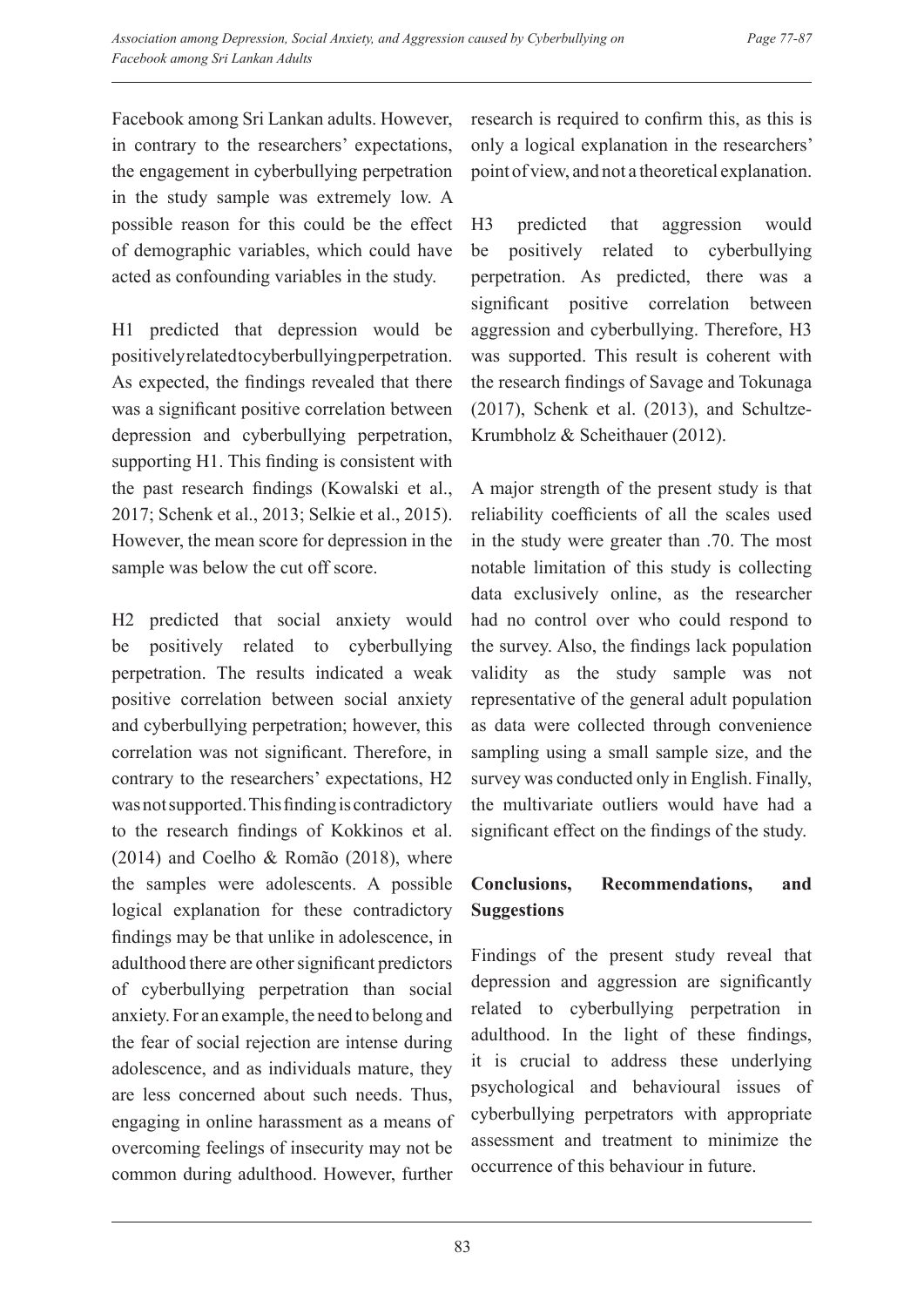Educators should take necessary steps to educate the Facebook users to effectively use this social networking site, instead of using it as a tool of harassment. On the other hand, Facebook users should be educated to be more cautious when sharing public material or accepting friend requests from strangers, to reduce the chance of being a cyberbully victim. Most importantly, it should be brought to attention that, online harassment is against the law, and hence, both the victims and witnesses of cyberbullying should be encouraged to report such incidents.

Interestingly, research suggests that individuals are more likely to report another person being victimized in cyberspace, than they are to report their own victimization experience. Hence, it is recommended that creating a website where both the victims and witnesses can report the incidents of cyberbullying anonymously will encourage people to report cases of cyberbullying.

To date, Sri Lanka does not have a national policy framework to ensure cyber security. Therefore, law enforcement and policy makers should play a more active role in enacting cybercrime legislation and revising the existing Computer Crime Act. Although there are authorities responsible for online safety such as Sri Lanka Computer Emergency Readiness Team (SL-CERT), they still need to improve their ability to control online harassment. On the other hand, although authorities (e.g. National Child Protection Authority - NCPA), show an active interest in ensuring the online safety of children in Sri Lanka, less attention has been devoted to ensuring the online safety of adults, which is a timely need.

The present study provides the framework for future research inquiry on cyberbullying. As with any empirical research, replication is essential to gain a deeper understanding of the phenomenon of cyberbullying. Future research should address the limitations of the present study. Furthermore, it would be interesting to investigate whether cyberbully perpetrators were once traditional bullies who have migrated to an electronic platform to accomplish their intentions, or whether they have no history of traditional bullying. On the other hand, it would be interesting to find out whether these adults were bullies during their adolescence as well. Finally, it might be useful to take into consideration factors which might prevent an individual from engaging in cyberbullying such as the subjective evaluation of the potential risks of engaging in cyberbullying, and the ability to exercise self-control over the behavioral intention and social norms.

## **References**

- Aboujaoude, E., Savage, M. W., Starcevic, V., & Salame, W. O. (2015). Cyberbullying: Review of an old problem gone viral. *Journal of Adolescent Health*, *57*(1), 10–18. https://doi.org/10.1016/j. jadohealth.2015.04.011.
- American Psychiatric Association. (2013). *Diagnostic and Statistical Manual of Mental Disorders, 5th Edition: DSM-5* (5th ed.). American Psychiatric Publishing.
- Andresen, E. M., Malmgren, J. A., Carter, W. B., & Patrick, D. L. (1994). Screening for depression in well older adults: Evaluation of a short form of the CES-D. *American Journal of Preventive Medicine*, *10*(2), 77–84. https://doi. org/10.1016/s0749-3797(18)30622-6.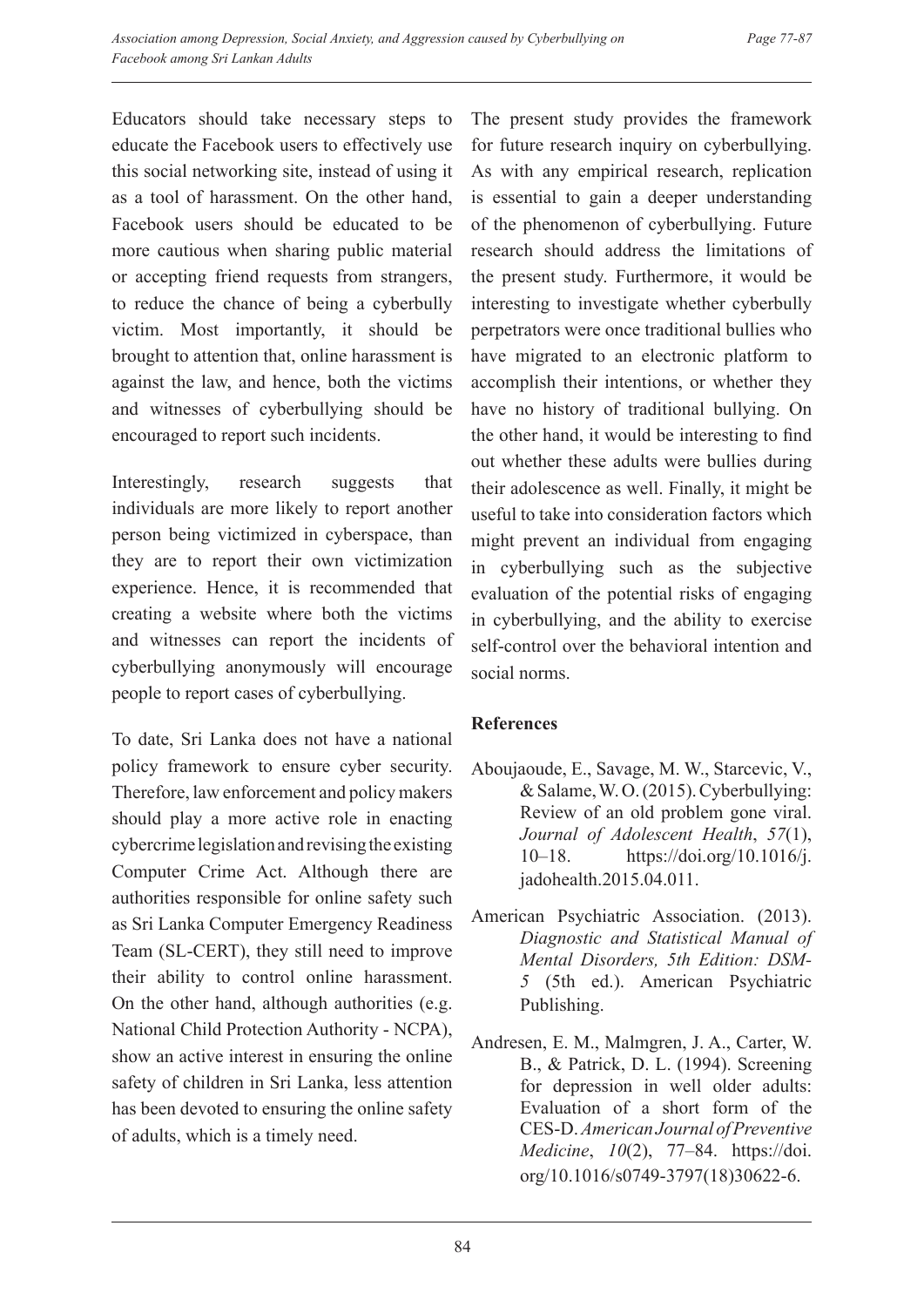- Baumeister, R. F., & Bushman, B. J. (2008). *Social Psychology and Human Nature* (2nd ed.). Cengage Learning.
- Boyd, D. M., & Ellison, N. B. (2007). Social network sites: Definition, history, and scholarship. *Journal of Computer-Mediated Communication*, *13*(1), 210– 230. https://doi.org/10.1111/j.1083- 6101.2007.00393.x.
- Buss, A. H. (1980). *Self-consciousness and social anxiety*. W. H. Freeman.
- Buss, A. H., & Perry, M. (1992). The aggression questionnaire. *Journal of Personality and Social Psychology*, *63*(3), 452– 459. https://doi.org/10.1037/0022- 3514.63.3.452.
- Calvete, E., Orue, I., Estévez, A., Villardón, L., & Padilla, P. (2010). Cyberbullying in adolescents: Modalities and aggressors' profile. *Computers in Human Behavior*, *26*(5), 1128–1135. https://doi. org/10.1016/j.chb.2010.03.017.
- Cassidy, W., Jackson, M., & Brown, K. N. (2009). Sticks and stones can break my bones, but how can pixels hurt me? *School Psychology International*, *30*(4), 383–402. https://doi. org/10.1177/0143034309106948.
- Chu, X. W., Fan, C. Y., Liu, Q. Q., & Zhou, Z. K. (2018). Cyberbullying victimization and symptoms of depression and anxiety among Chinese adolescents: Examining hopelessness as a mediator and self-compassion as a moderator. *Computers in Human Behavior*, *86*, 377–386. https://doi.org/10.1016/j. chb.2018.04.039.
- Coelho, V. A., & Romão, A. M. (2018). The relation between social anxiety, social

withdrawal and (cyber) bullying roles: A multilevel analysis. *Computers in Human Behavior*, *86*, 218–226. https:// doi.org/10.1016/j.chb.2018.04.048.

- *Facebook Revenue and Usage Statistics (2021)*. (2021, April 6). Business of Apps. https://www.businessofapps. com/data/facebook-statistics/.
- Gahagan, K., Vaterlaus, J. M., & Frost, L. R. (2016). College student cyberbullying on social networking sites: Conceptualization, prevalence, and perceived bystander responsibility. *Computers in Human Behavior*, *55*, 1097–1105. https://doi.org/10.1016/j. chb.2015.11.019.
- Kim, H. K., & Davis, K. E. (2009). Toward a comprehensive theory of problematic Internet use: Evaluating the role of self-esteem, anxiety, flow, and the selfrated importance of Internet activities. *Computers in Human Behavior*, *25*(2), 490–500. https://doi.org/10.1016/j. chb.2008.11.001.
- Kokkinos, C. M., Antoniadou, N., & Markos, A. (2014). Cyber-bullying: An investigation of the psychological profile of university student participants. *Journal of Applied Developmental Psychology*, *35*(3), 204–214. https:// doi.org/10.1016/j.appdev.2014.04.001.
- Kokkinos, C. M., Baltzidis, E., & Xynogala, D. (2016). Prevalence and personality correlates of Facebook bullying among university undergraduates. *Computers in Human Behavior*, *55*, 840–850. https://doi.org/10.1016/j. chb.2015.10.017.
- Kowalski, R. M., Toth, A., & Morgan, M. (2017). Bullying and cyberbullying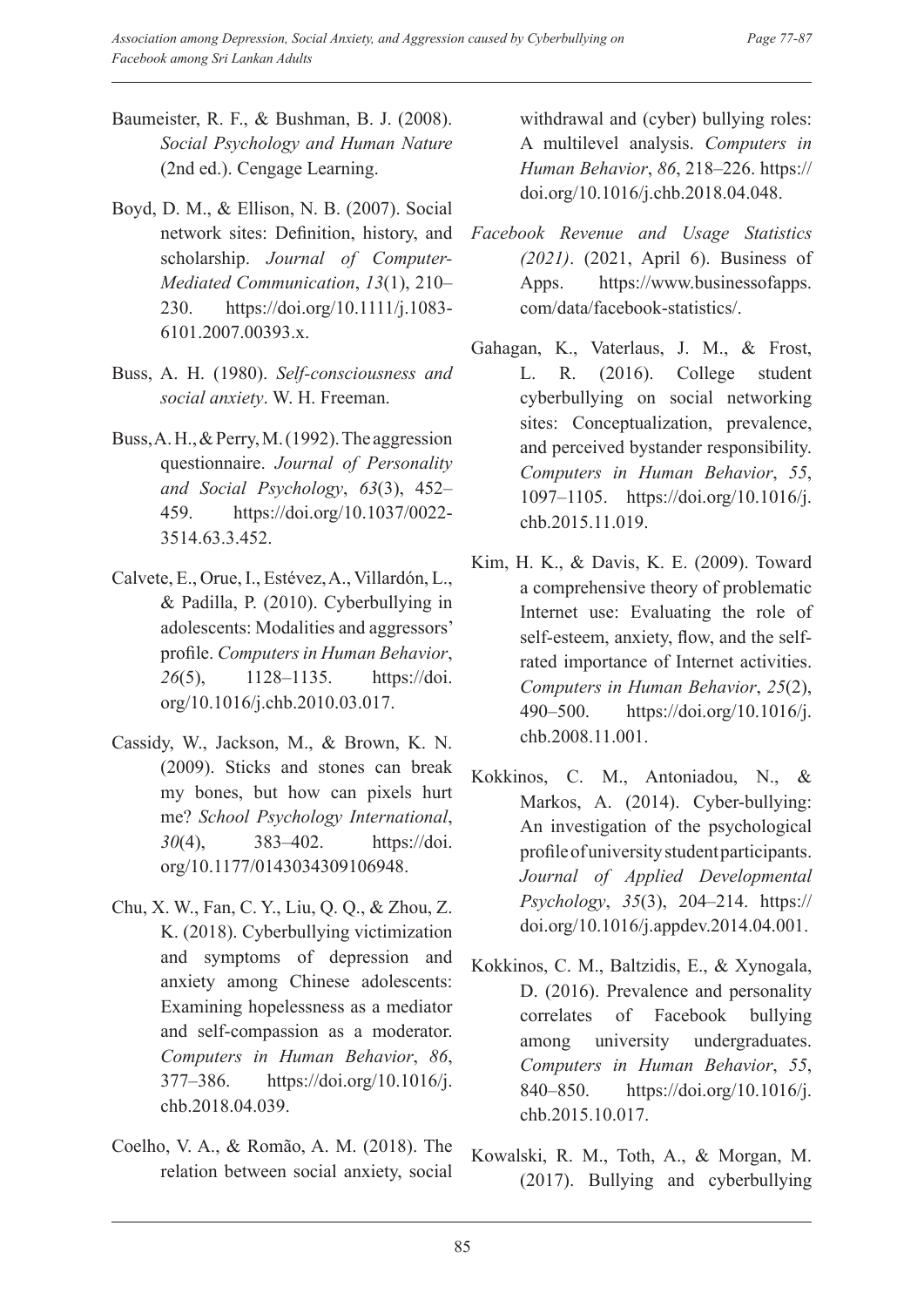in adulthood and the workplace. *The Journal of Social Psychology*, *158*(1), 64–81. https://doi.org/10.1080/002245 45.2017.1302402.

- Kwan, G. C. E., & Skoric, M. M. (2013). Facebook bullying: An extension of battles in school. *Computers in Human Behavior*, *29*(1), 16–25. https://doi. org/10.1016/j.chb.2012.07.014
- Leary, M. R. (1983). Social anxiousness: The construct and its measurement. *Journal of Personality Assessment*, *47*(1), 66–75. https://doi.org/10.1207/ s15327752jpa4701\_8.
- Meredith, J. P. (2010). Combating cyberbullying: Emphasising education over criminalisation. *Federal Communications Law Journal*, 63 (1), 311-340.
- Olweus, D. (1994). Bullying at school: Basic facts and effects of a school based intervention program. *Journal of Child Psychology and Psychiatry*, *35*(7), 1171–1190. https://doi. org/10.1111/j.1469-7610.1994. tb01229.x.
- Patchin, J. W., & Hinduja, S. (2006). Bullies move beyond the schoolyard. *Youth Violence and Juvenile Justice*, *4*(2), 148–169. https://doi. org/10.1177/1541204006286288.
- Radloff, L. S. (1977). The CES-D Scale. *Applied Psychological Measurement*, *1*(3), 385–401. https://doi. org/10.1177/014662167700100306.
- Riebel, J. Jager, R. S., & Fischer, U. C. (2009). Cyberbullying in Germany: An exploration of prevalence, overlapping with real life bullying and

coping strategies. *Psychology Science Quarterly*, *51*, 298-314.

- Salmivalli, C., & Nieminen, E. (2002). Proactive and reactive aggression among school bullies, victims, and bully-victims. *Aggressive Behavior*, *28*(1), 30–44. https://doi.org/10.1002/ ab.90004.
- Savage, M. W., & Tokunaga, R. S. (2017). Moving toward a theory: Testing an integrated model of cyberbullying perpetration, aggression, social skills, and Internet self-efficacy. *Computers in Human Behavior*, *71*, 353–361. https:// doi.org/10.1016/j.chb.2017.02.016.
- Schenk, A. M., & Fremouw, W. J. (2012). Prevalence, psychological impact, and coping of cyberbully victims among college students. *Journal of School Violence*, *11*(1), 21–37. https://doi.org/ 10.1080/15388220.2011.630310.
- Schenk, A. M., Fremouw, W. J., & Keelan, C. M. (2013). Characteristics of college cyberbullies. *Computers in Human Behavior*, *29*(6), 2320–2327. https:// doi.org/10.1016/j.chb.2013.05.013.
- Schlenker, B. R., & Leary, M. R. (1982). Social anxiety and self-presentation: A conceptualization model. *Psychological Bulletin*, *92*(3), 641–669. https://doi. org/10.1037/0033-2909.92.3.641.
- Schultze-Krumbholz, A., Jäkel, A., Schultze, M., & Scheithauer, H. (2012). Emotional and behavioural problems in the context of cyberbullying: a longitudinal study among German adolescents. *Emotional and Behavioural Difficulties*, *17*(3–4), 329–345. https://doi.org/10.1080/1363 2752.2012.704317.